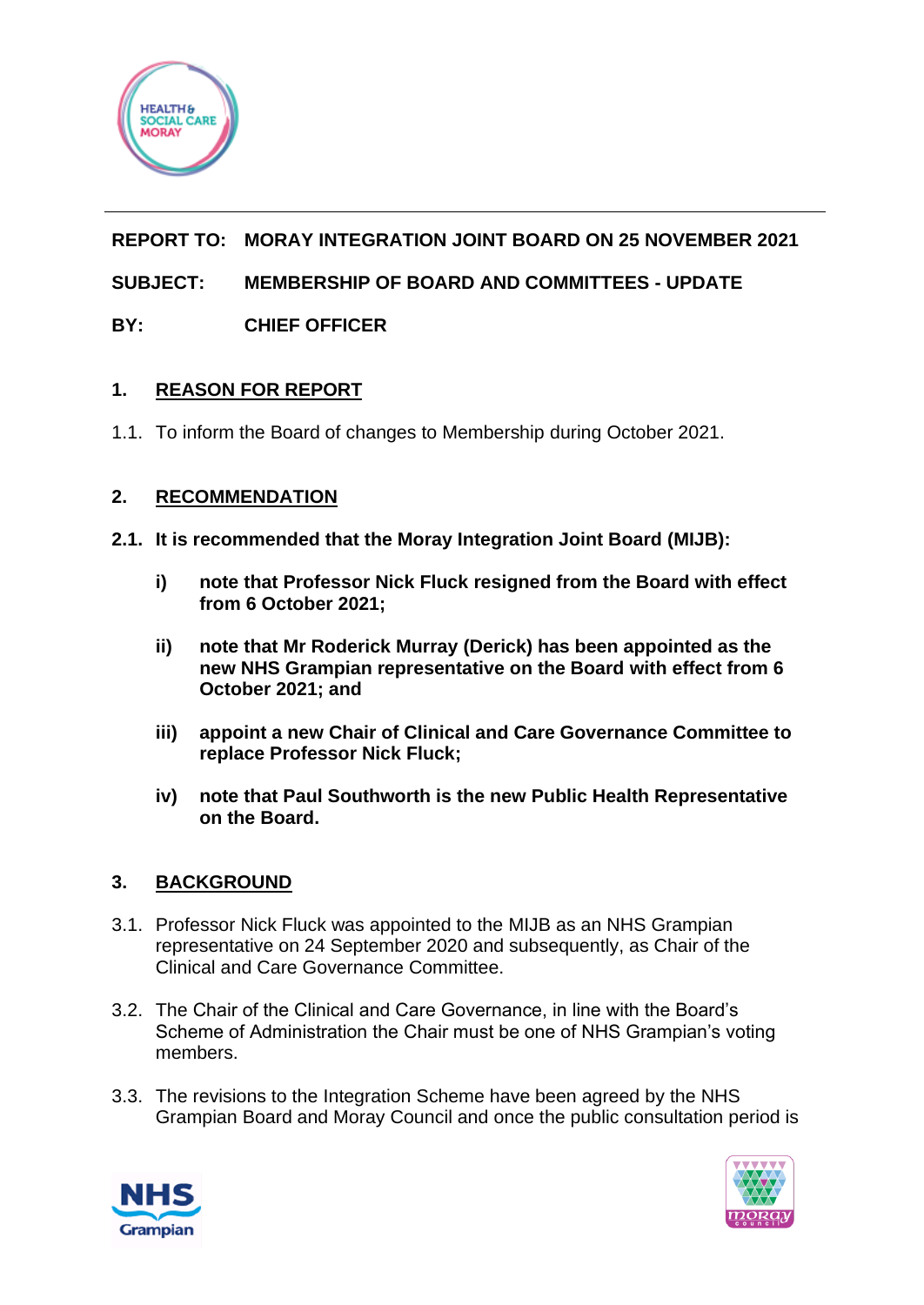completed the scheme will be sent to Scottish Government. This will be completed by mid-December 2021.

## **4. SUMMARY OF IMPLICATIONS**

#### **(a) Corporate Plan and 10 Year Plan (Local Outcomes Improvement Plan (LOIP)) and Moray Integration Joint Board Strategic Plan "Moray Partners in Care 2019 – 2029"**

Effective governance arrangements support the development and delivery of priorities and plans.

### **(b) Policy and Legal**

The Board, through its approved Standing Orders for Meetings, established under the Public Bodies (Joint Working) (Integration Joint Board) (Scotland) Order 2014, ensures that affairs are administered in accordance with the law, probity and proper standards.

### **(c) Financial implications**

There are no financial implications arising as a direct result of this report.

### **(d) Risk Implications and Mitigation**

There are no risk implications arising as a direct result of this report.

### **(e) Staffing Implications**

There are no staffing implications arising as a direct result of this report.

### **(f) Property**

There are no property implications arising as a direct result of this report.

### **(g) Equalities/Socio Economic Impact**

An Equalities Impact Assessment is not required as the report is to inform the Board of changes required to membership of the Board and Audit, Performance and Risk committee.

### **(h) Consultations**

Consultation on this report has taken place with the Corporate Manager, Health and Social Care Moray and Tracey Sutherland, Committee Services Officer, Moray Council, who are in agreement with the report where it relates to their area of responsibility.